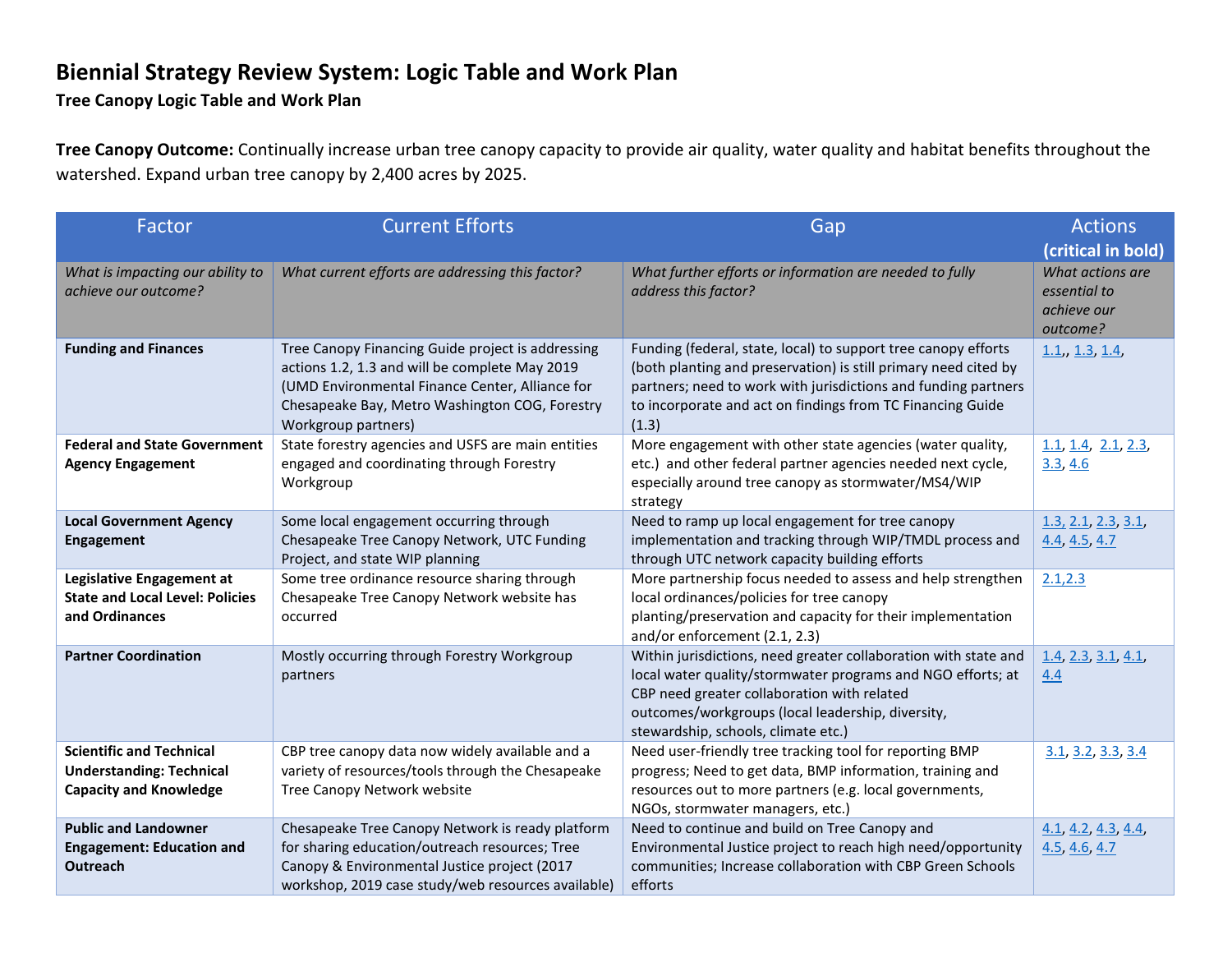| Factor                                                                                                                                                                                                                                                                                                                                      | <b>Current Efforts</b>                                                                                                                                                   | Gap                                                                                                                                                            | <b>Actions</b><br>(critical in bold)                        |
|---------------------------------------------------------------------------------------------------------------------------------------------------------------------------------------------------------------------------------------------------------------------------------------------------------------------------------------------|--------------------------------------------------------------------------------------------------------------------------------------------------------------------------|----------------------------------------------------------------------------------------------------------------------------------------------------------------|-------------------------------------------------------------|
| What is impacting our ability to<br>achieve our outcome?                                                                                                                                                                                                                                                                                    | What current efforts are addressing this factor?                                                                                                                         | What further efforts or information are needed to fully<br>address this factor?                                                                                | What actions are<br>essential to<br>achieve our<br>outcome? |
| <b>Environmental Factors</b><br><b>Challenging Tree Canopy</b><br>progress:<br><b>Population Growth</b><br>(Development);<br>Climate Change (storms,<br>drought, etc.)<br><b>Biota</b> (pests, invasive species,<br>etc.)<br>Habitat Condition (poor soils,<br>utility/infrastructure conflicts,<br>etc. impacting urban tree<br>plantings) | Most of these factors are difficult to manage with<br>existing programs, though information resources<br>and technical assistance providers within states are<br>helpful | Needs more attention in future workplans, weaving in new<br>strategic focus to integrate and address these factors into 2.1,<br>3.1, 3.4 and other actions TBD | 2.1, 3.1, 3.4                                               |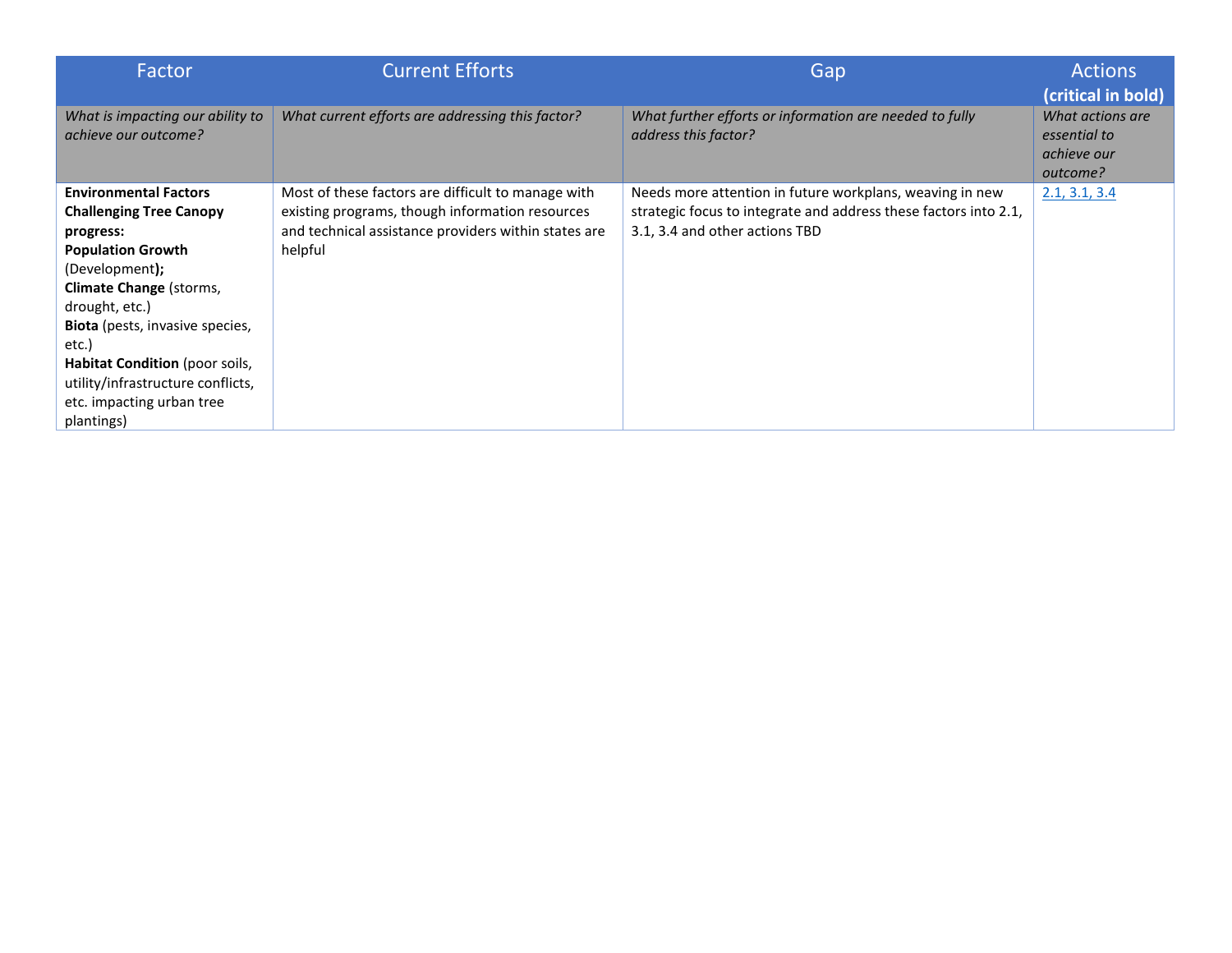<span id="page-2-0"></span>

|               | <b>WORK PLAN ACTIONS</b>                                                                                          |    |                                                                                                      |  |                          |            |                          |
|---------------|-------------------------------------------------------------------------------------------------------------------|----|------------------------------------------------------------------------------------------------------|--|--------------------------|------------|--------------------------|
|               | Green - action has been completed or is moving forward as planned Yellow - action has encountered minor obstacles |    |                                                                                                      |  |                          |            |                          |
|               |                                                                                                                   |    | Red - action has not been taken or has encountered a serious barrier                                 |  |                          |            |                          |
| <b>Action</b> | <b>Description</b>                                                                                                |    | <b>Performance Target(s)</b>                                                                         |  | <b>Responsible Party</b> | Geographic | <b>Expected Timeline</b> |
| #             |                                                                                                                   |    |                                                                                                      |  | (or Parties)             | Location   |                          |
|               | <b>Management Approach 1: Bolster Funding and Partnerships</b>                                                    |    |                                                                                                      |  |                          |            |                          |
| 1.1           | Implement state programs and                                                                                      |    | DE - Implement state grant programs to assist                                                        |  | 1. DE FS, DNREC          | 1. DE      | 1. Ongoing               |
|               | grants to incentivize tree canopy                                                                                 |    | communities with tree canopy expansion                                                               |  | 2. DDOT, DOEE            | 2. DC      | 2. Ongoing               |
|               | progress                                                                                                          | 2. | $DC - (1)$ Increase tree canopy through street tree                                                  |  | 3. MD FS, MSHA,          | 3. MD      | 3.<br>Ongoing            |
|               |                                                                                                                   |    | and other public property plantings (2) Increase                                                     |  | local                    | 4. PA      | 4. Ongoing               |
|               |                                                                                                                   |    | tree canopy on private properties through                                                            |  | governments              | 5. VA      | 5. Ongoing               |
|               |                                                                                                                   |    | incentive programs, such as River smart Homes                                                        |  | 4. PA DCNR, PSU          | 6. WV      | 6. Ongoing               |
|               |                                                                                                                   | 3. | $MD - (1)$ Implement statewide urban and                                                             |  | 5. VA DOF, VA            |            |                          |
|               |                                                                                                                   |    | community forestry programs (Forest Conservation                                                     |  | Urban Forest             |            |                          |
|               |                                                                                                                   |    | Act, Reforestation Law, and Roadside Tree Law) to                                                    |  | Council, Tree            |            |                          |
|               |                                                                                                                   |    | maintain the net urban tree canopy statewide (2)                                                     |  | Steward                  |            |                          |
|               |                                                                                                                   |    | Increase tree canopy through homeowner tree                                                          |  | Coordinator              |            |                          |
|               |                                                                                                                   |    | planting assistance programs such as the                                                             |  | 6. WVDEP, WVDOF,         |            |                          |
|               |                                                                                                                   |    | Marylanders Plant Trees coupon program and                                                           |  | Cacapon                  |            |                          |
|               |                                                                                                                   |    | Lawn to Woodland program                                                                             |  | Institute                |            |                          |
|               |                                                                                                                   | 4. | $PA - (1)$ Increase tree canopy through TreeVitalize                                                 |  | 7. NYSDEC, Upper         |            |                          |
|               |                                                                                                                   |    | tree planting, Urban Riparian Buffer, and                                                            |  | Susquehanna              |            |                          |
|               |                                                                                                                   |    | Community Forestry Management grants (2)                                                             |  | Coalition                |            |                          |
|               |                                                                                                                   |    | Engage Youth Conservation Corp to conduct                                                            |  |                          |            |                          |
|               |                                                                                                                   |    | inventories (3) Provide inventory and i-Tree                                                         |  |                          |            |                          |
|               |                                                                                                                   |    | training; assist communities with UTC assessments                                                    |  |                          |            |                          |
|               |                                                                                                                   |    | when high resolution data is available and use with                                                  |  |                          |            |                          |
|               |                                                                                                                   |    | inventory data to create management plans (4)                                                        |  |                          |            |                          |
|               |                                                                                                                   |    | Continue to support PA Tree Map (5) Turf to                                                          |  |                          |            |                          |
|               |                                                                                                                   |    | Trees/Pollinator Habitat Pilot project                                                               |  |                          |            |                          |
|               |                                                                                                                   | 5. | $VA - (1)$ Increase tree canopy on public and private                                                |  |                          |            |                          |
|               |                                                                                                                   |    | properties through grants and incentive programs,<br>such as Virginia Trees for Clean Water and when |  |                          |            |                          |
|               |                                                                                                                   |    |                                                                                                      |  |                          |            |                          |
|               |                                                                                                                   |    | funds are available, Richmond Urban Tree Canopy<br>Initiative (2) Continued development of the       |  |                          |            |                          |
|               |                                                                                                                   |    | Virginia Tree Stewards which promote good tree                                                       |  |                          |            |                          |
|               |                                                                                                                   |    | care and increase tree planting in their areas of                                                    |  |                          |            |                          |
|               |                                                                                                                   |    | influence (3) The VA U&CF grant will include the                                                     |  |                          |            |                          |
|               |                                                                                                                   |    |                                                                                                      |  |                          |            |                          |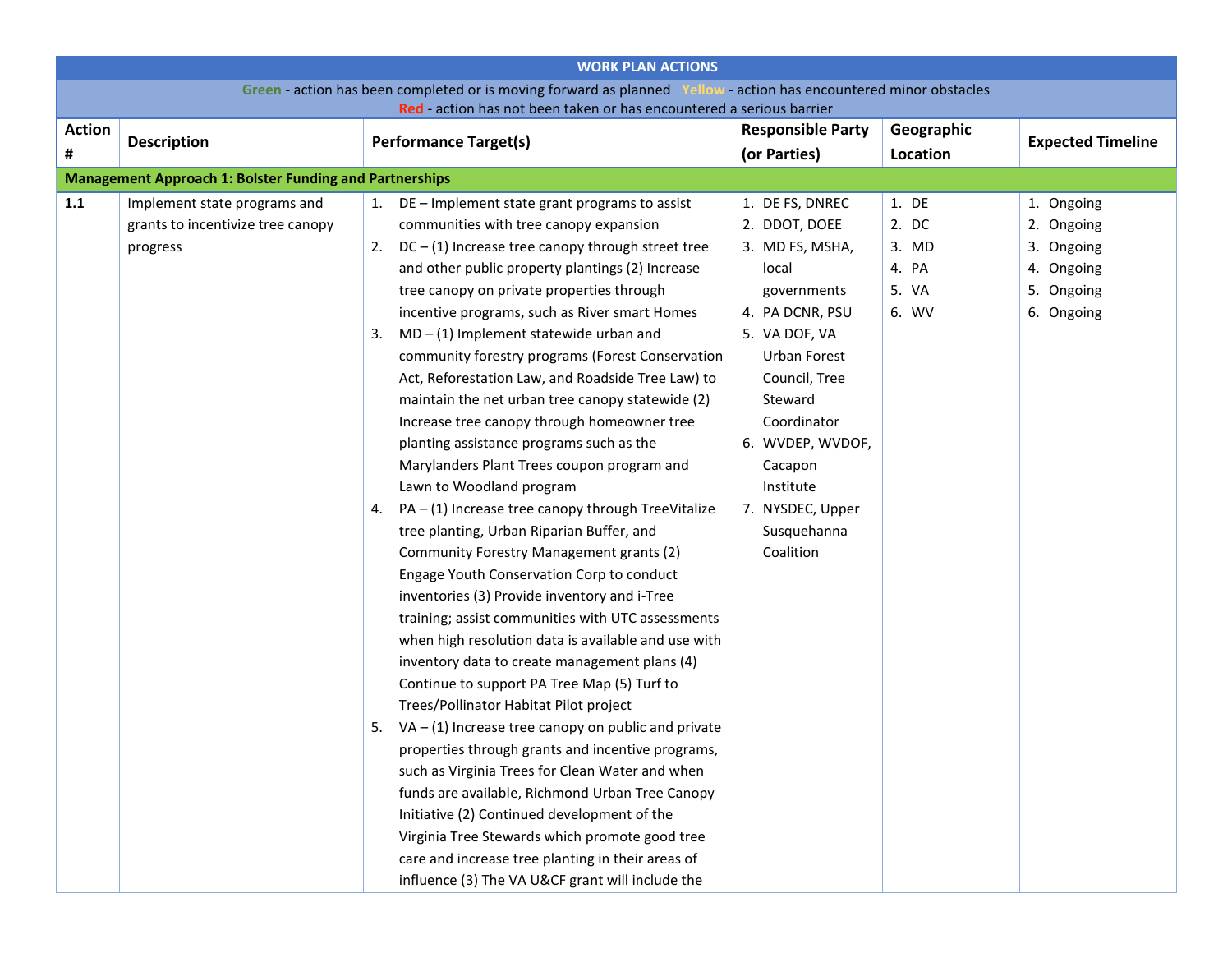<span id="page-3-2"></span><span id="page-3-1"></span><span id="page-3-0"></span>

| <b>WORK PLAN ACTIONS</b>                                                                                          |                                                |    |                                                                                    |  |                                          |                        |                          |
|-------------------------------------------------------------------------------------------------------------------|------------------------------------------------|----|------------------------------------------------------------------------------------|--|------------------------------------------|------------------------|--------------------------|
| Green - action has been completed or is moving forward as planned Yellow - action has encountered minor obstacles |                                                |    |                                                                                    |  |                                          |                        |                          |
| <b>Action</b>                                                                                                     |                                                |    | Red - action has not been taken or has encountered a serious barrier               |  |                                          |                        |                          |
| #                                                                                                                 | <b>Description</b>                             |    | <b>Performance Target(s)</b>                                                       |  | <b>Responsible Party</b><br>(or Parties) | Geographic<br>Location | <b>Expected Timeline</b> |
|                                                                                                                   |                                                |    | opportunity to apply for urban tree canopy                                         |  |                                          |                        |                          |
|                                                                                                                   |                                                |    | assessments                                                                        |  |                                          |                        |                          |
|                                                                                                                   |                                                | 6. | WV-Increase tree canopy through WV Project                                         |  |                                          |                        |                          |
|                                                                                                                   |                                                |    | CommuniTree and Bay Trees grants and                                               |  |                                          |                        |                          |
|                                                                                                                   |                                                |    | partnerships. Encourage municipalities to adopt TC                                 |  |                                          |                        |                          |
|                                                                                                                   |                                                |    | goals and plans. Promote Mountaineer Treeways,                                     |  |                                          |                        |                          |
|                                                                                                                   |                                                |    | Project Learning Tree, and US Forest Service Green                                 |  |                                          |                        |                          |
|                                                                                                                   |                                                |    | Schools                                                                            |  |                                          |                        |                          |
|                                                                                                                   |                                                |    | 7. NY - Implement state grant programs (such as                                    |  |                                          |                        |                          |
|                                                                                                                   |                                                |    | NYSDEC's Urban and Community Forestry Grant                                        |  |                                          |                        |                          |
|                                                                                                                   |                                                |    | Program and Trees for Tributaries Program) to                                      |  |                                          |                        |                          |
|                                                                                                                   |                                                |    | assist communities with tree canopy expansion                                      |  |                                          |                        |                          |
| 1.3                                                                                                               | Provide guidance/case studies/best             | 1. | Disseminate and provide training in the new                                        |  | 1. Alliance for the                      | 1. Bay-wide            | 1. Fall 2019-Fall 2020   |
|                                                                                                                   | practices for local governments and            |    | Financing Urban Tree Canopy Programs guide (at                                     |  | CB/USFS/FWG/                             |                        |                          |
|                                                                                                                   | partner organizations on how to                |    | UTC Summit 2.0 and plugging into                                                   |  | LLWG/CBP                                 |                        |                          |
|                                                                                                                   | strengthen funding and<br>partnerships for UTC |    | workshops/meetings in each state)                                                  |  | Communications,<br>Environmental         |                        |                          |
|                                                                                                                   |                                                |    |                                                                                    |  | <b>Finance Center</b>                    |                        |                          |
| 1.4                                                                                                               | Explore options for expanding UTC              | 1. | Convene a funding/policy solutions roundtable in                                   |  | USFS/FWG, with                           | 1. Bay-wide            | 1. Fall 2019-Spring      |
|                                                                                                                   | funding for diverse Chesapeake                 |    | conjunction with UTC Summit 2.0 (see Action 3.1),                                  |  | support from                             | 2. Bay-wide            | 2020                     |
|                                                                                                                   | communities through leveraging                 |    | engaging cross-sector partners with interest in tree                               |  | CBC, State                               |                        | 2. Spring 2020           |
|                                                                                                                   | federal, state, and private                    |    | co-benefits (public health, stormwater, etc.)                                      |  | leadership, ngos,                        |                        |                          |
|                                                                                                                   | resources (e.g. work with Bay                  | 2. | Use roundtable findings and state-level strategy                                   |  | etc.                                     |                        |                          |
|                                                                                                                   | Funders Network)                               |    | meetings to develop a set of funding/policy                                        |  |                                          |                        |                          |
|                                                                                                                   |                                                |    | recommendations for EC Council meeting 2020                                        |  |                                          |                        |                          |
| <b>Management Approach 2: Strengthen Policy and Ordinances</b>                                                    |                                                |    |                                                                                    |  |                                          |                        |                          |
| 2.1                                                                                                               |                                                |    | Review state and local policies in $\vert$ 1. Covered in actions 1.3 and 1.4 above |  | 1. USFS/FWG                              | 1. Bay-wide            | 1. Fall 2019-Spring      |
|                                                                                                                   | place to support urban tree canopy             |    | Develop and promote delivery of a training module                                  |  | 2. USFS/FWG/                             | 2. Bay-wide            | 2020                     |
|                                                                                                                   | and provide recommendations on                 |    | based on CWP's Forest-Friendly Codes and                                           |  | LLWG                                     |                        | 2. Fall 2019-Fall 2020   |
|                                                                                                                   | best practices, model ordinances,              |    | Ordinances Worksheet, Conservation Toolkit                                         |  | Center for                               |                        |                          |
|                                                                                                                   | etc. for Bay jurisdictions                     |    | (Healthy Watersheds GIT) and other resources (at                                   |  | Watershed                                |                        |                          |
|                                                                                                                   |                                                |    | UTC Summit 2.0 and plugging into<br>workshops/meetings in each state)              |  | Protection                               |                        |                          |
|                                                                                                                   |                                                |    |                                                                                    |  |                                          |                        |                          |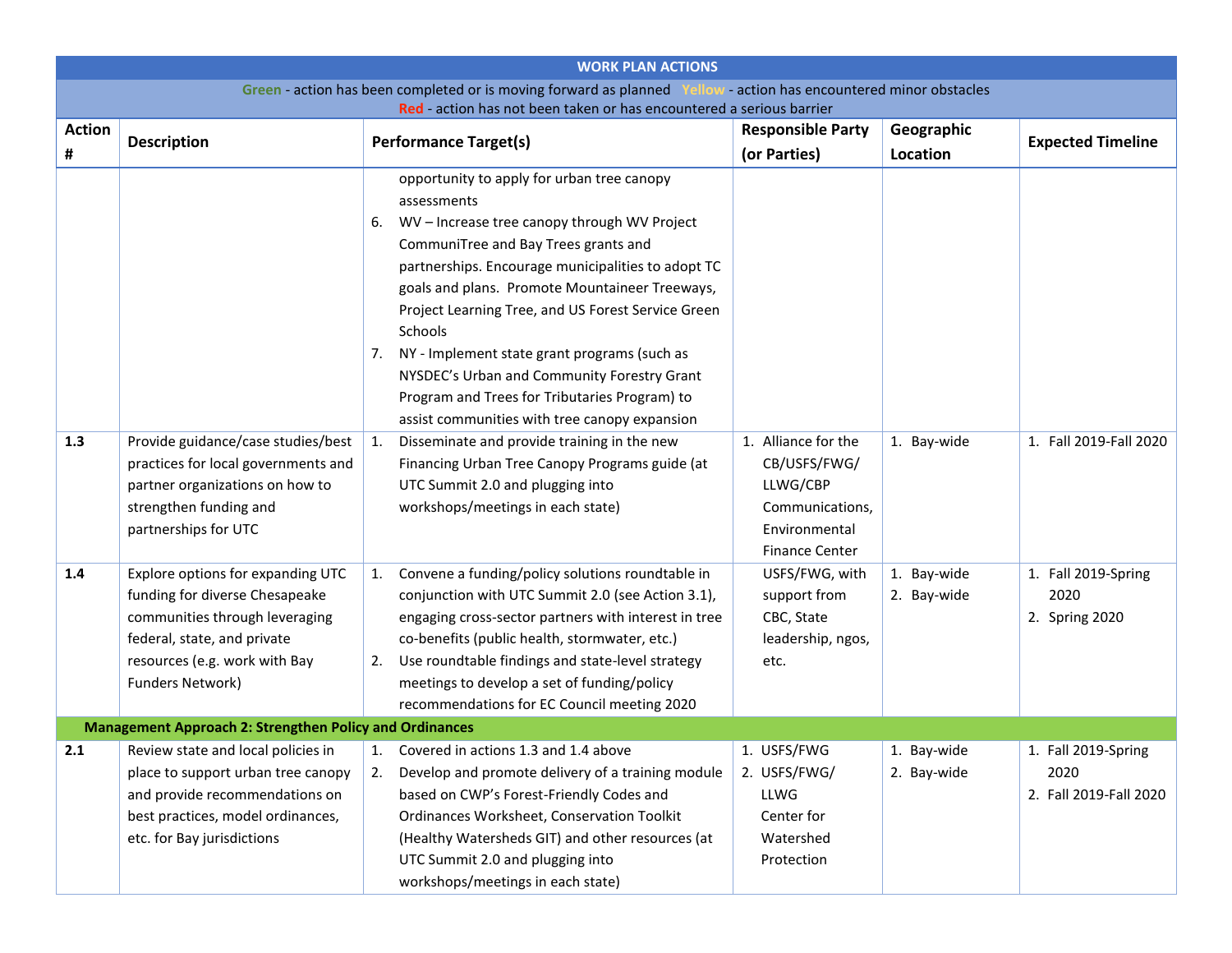<span id="page-4-4"></span><span id="page-4-3"></span><span id="page-4-2"></span><span id="page-4-1"></span><span id="page-4-0"></span>

|                         | <b>WORK PLAN ACTIONS</b>                                                                                          |                                                                           |                                          |                        |                          |  |  |
|-------------------------|-------------------------------------------------------------------------------------------------------------------|---------------------------------------------------------------------------|------------------------------------------|------------------------|--------------------------|--|--|
|                         | Green - action has been completed or is moving forward as planned Yellow - action has encountered minor obstacles |                                                                           |                                          |                        |                          |  |  |
| <b>Action</b>           | Red - action has not been taken or has encountered a serious barrier                                              |                                                                           |                                          |                        |                          |  |  |
| <b>Description</b><br># |                                                                                                                   | <b>Performance Target(s)</b>                                              | <b>Responsible Party</b><br>(or Parties) | Geographic<br>Location | <b>Expected Timeline</b> |  |  |
| 2.3                     | Work with stormwater program                                                                                      | Collaborate with Chesapeake Stormwater Network<br>1.                      | 1. USFS/CSN                              | Bay-wide<br>1.         | Spring 2019-<br>1.       |  |  |
|                         | managers (federal/state/local) to                                                                                 | (CSN) to promote and expand use of urban tree                             | 2. FWG/WQGIT/                            | Bay-wide<br>2.         | <b>Fall 2020</b>         |  |  |
|                         | better integrate urban tree canopy                                                                                | BMPs by local stormwater managers and engineers                           | <b>USWG</b>                              |                        | Spring 2019-<br>2.       |  |  |
|                         | and riparian buffer goals with                                                                                    | Coordinate with state TMDL/WIP and Stormwater<br>2.                       |                                          |                        | <b>Fall 2019</b>         |  |  |
|                         | TMDL/WIP implementation and                                                                                       | Program Managers to encourage more urban tree                             |                                          |                        |                          |  |  |
|                         | MS4 programs                                                                                                      | <b>BMPs in WIP implementation</b>                                         |                                          |                        |                          |  |  |
|                         |                                                                                                                   |                                                                           |                                          |                        |                          |  |  |
|                         | <b>Management Approach 3: Increase Technical Capacity and Knowledge</b>                                           |                                                                           |                                          |                        |                          |  |  |
| 3.1                     | Provide guidance, training, and                                                                                   | 1. Convene UTC Summit 2.0 to provide training in the                      | 1. USFS/FWG/LLWG                         | 1. Bay-wide            | 1. Fall 2019             |  |  |
|                         | technical assistance to help local                                                                                | latest tools, guidance and resources to urban                             | 2. Virginia Dept. of                     | 2. Virginia            | 2. Spring 2019-Fall      |  |  |
|                         | governments and partners develop                                                                                  | forestry practitioners and cross-sector partners                          | Forestry/                                |                        | 2020                     |  |  |
|                         | robust urban tree canopy                                                                                          | (e.g. planners, engineers, local officials, etc.)                         | Contractor/                              |                        |                          |  |  |
|                         | implementation programs                                                                                           | 2. Support GIT-funded Turf to Buffers training                            | partners                                 |                        |                          |  |  |
|                         |                                                                                                                   | development and pilot in Virginia                                         |                                          |                        |                          |  |  |
| 3.2                     | Support the development of Bay-                                                                                   | Support development of tree canopy data and<br>1.                         | 1. USGS/FWG                              | Bay-wide<br>1.         |                          |  |  |
|                         | wide high resolution UTC data<br>updated regularly (e.g. every 5                                                  | analysis as part of the next update of high<br>resolution Land Cover data | 2. USFS/FWG                              | Bay-wide<br>2.         |                          |  |  |
|                         | years) to track progress/net gain                                                                                 | Continue to develop and refine Tree Canopy<br>2.                          |                                          |                        |                          |  |  |
|                         |                                                                                                                   | Indicator data for reporting progress                                     |                                          |                        |                          |  |  |
| 3.3                     | Work with states to develop user-                                                                                 | Develop proposal and pursue funding to support<br>1.                      | 1. USFS/FWG                              | 1. Bay-wide            | 1. Spring-Summer         |  |  |
|                         | friendly tracking and verification                                                                                | jurisdictions needs for a Tree Tracking tool to                           | 2. FWG-states                            |                        | 2019                     |  |  |
|                         | systems for groups to report urban                                                                                | capture urban tree BMPs implemented by local                              |                                          |                        | 2. Fall 2020             |  |  |
|                         | tree planting to the Chesapeake                                                                                   | and ngo partners                                                          |                                          |                        |                          |  |  |
|                         | Bay model for BMP credit, in                                                                                      | Build and train network of local partners reporting<br>2.                 |                                          |                        |                          |  |  |
|                         | alignment with Chesapeake Bay                                                                                     | urban tree BMPs to the CBP model                                          |                                          |                        |                          |  |  |
|                         | Program Forestry BMP Verification                                                                                 |                                                                           |                                          |                        |                          |  |  |
|                         | Guidance                                                                                                          |                                                                           |                                          |                        |                          |  |  |
| 3.4                     | Provide guidance and                                                                                              | Grow the network of "tree stewards" through new<br>1.                     | 1. ACB/USFS/DE,                          | 1. Bay-wide            | 1. Spring 2019-Fall      |  |  |
|                         | standards/best practices for tree                                                                                 | training programs in Maryland and Delaware and                            | MD, PA, VA                               |                        | 2020                     |  |  |
|                         | planting and maintenance to                                                                                       | expansion of existing programs in other Bay states                        |                                          |                        |                          |  |  |
|                         | improve long-term survival                                                                                        | (USFS grant to Alliance for Chesapeake Bay and DE                         |                                          |                        |                          |  |  |
|                         |                                                                                                                   | Forest Service)                                                           |                                          |                        |                          |  |  |
|                         | Management Approach 4: Expand Community Outreach and Education                                                    |                                                                           |                                          |                        |                          |  |  |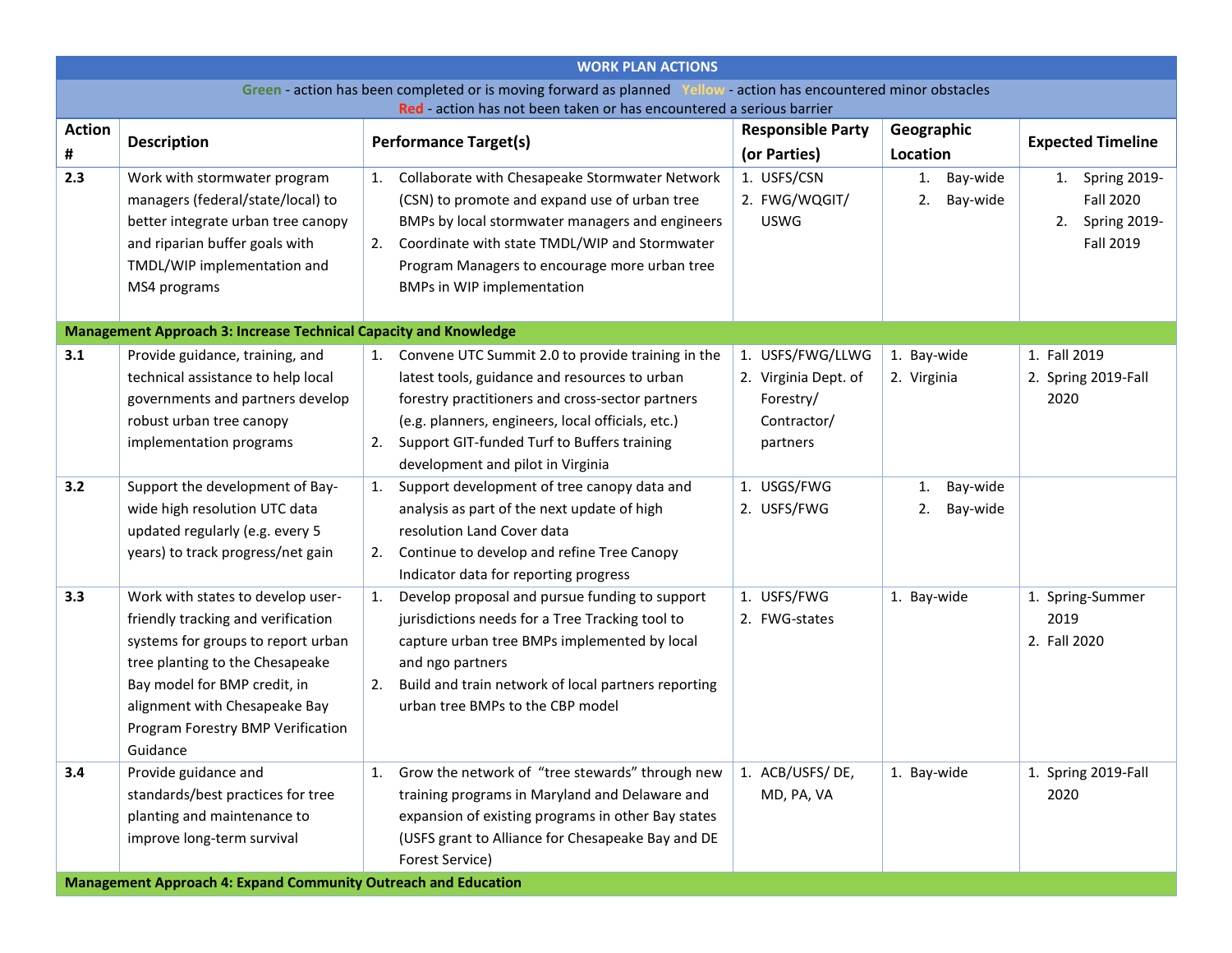<span id="page-5-3"></span><span id="page-5-2"></span><span id="page-5-1"></span><span id="page-5-0"></span>

|                                                                                                                   | <b>WORK PLAN ACTIONS</b>                                                                                                                                                                                                                                        |                |                                                                                                                                                                                                                                                                                                                                                                                                     |  |                                                                             |          |                      |                                             |
|-------------------------------------------------------------------------------------------------------------------|-----------------------------------------------------------------------------------------------------------------------------------------------------------------------------------------------------------------------------------------------------------------|----------------|-----------------------------------------------------------------------------------------------------------------------------------------------------------------------------------------------------------------------------------------------------------------------------------------------------------------------------------------------------------------------------------------------------|--|-----------------------------------------------------------------------------|----------|----------------------|---------------------------------------------|
| Green - action has been completed or is moving forward as planned Yellow - action has encountered minor obstacles |                                                                                                                                                                                                                                                                 |                |                                                                                                                                                                                                                                                                                                                                                                                                     |  |                                                                             |          |                      |                                             |
| <b>Action</b>                                                                                                     | Red - action has not been taken or has encountered a serious barrier<br><b>Responsible Party</b><br>Geographic                                                                                                                                                  |                |                                                                                                                                                                                                                                                                                                                                                                                                     |  |                                                                             |          |                      |                                             |
| #                                                                                                                 | <b>Description</b>                                                                                                                                                                                                                                              |                | <b>Performance Target(s)</b>                                                                                                                                                                                                                                                                                                                                                                        |  | (or Parties)                                                                |          | Location             | <b>Expected Timeline</b>                    |
| 4.1                                                                                                               | Work with the Diversity Workgroup<br>and solicit guidance from LGAC and<br>others to facilitate greater local<br>participation, including<br>representation of underserved and<br>underrepresented communities                                                  | $\mathbf{1}$ . | Work with Diversity Workgroup, Local Leadership<br>Workgroup, Citizen Stewardship Team, LGAC, CAC<br>and other partners to integrate Tree Canopy<br>opportunities into other Strategy workplan efforts                                                                                                                                                                                              |  | 1. FWG, DWG,<br>LLWG, GIT5,<br>LGAC, CAC                                    | 1.       | Bay-wide             | 1. Ongoing                                  |
| 4.2                                                                                                               | Use online tools/webinars/list<br>serves to support ongoing training<br>and information sharing in the<br>urban forestry community of<br>practice (e.g. a "Chesapeake Tree<br>Canopy" group within the existing<br>Chesapeake Network tools)                    | 1.             | Maintain and strengthen the Chesapeake Tree<br>Canopy Network and e-newsletter as our primary<br>hub for resources and communication                                                                                                                                                                                                                                                                |  | 1. ACB/USFS/FWG/<br><b>CBP Website</b><br>Team                              | 1.       | Bay-wide             | 1. Ongoing                                  |
| 4.3                                                                                                               | Develop and pilot social marketing<br>and other innovative outreach<br>methods to broaden community<br>engagement in urban tree canopy<br>implementation                                                                                                        | 1.<br>2.<br>3. | Work with CBP Communication Team on a<br>strategic Communication Plan for increasing tree<br>canopy efforts across the watershed<br>Develop messaging materials to support the Plan,<br>with latest research on tree canopy co-benefits and<br>cost-effectiveness<br>Begin implementing Communication Plan through<br>targeted outreach to groups representing co-<br>benefits (e.g. public health) |  | 1. USFS/FWG/CBP<br>Communications/<br>LLWG                                  | 1.<br>2. | Bay-wide<br>Bay-wide | 1. Spring 2019<br>2. Summer 2019            |
| 4.4                                                                                                               | Develop communication and<br>outreach strategies targeted to<br>diverse audiences, focusing on<br>areas with greatest need and<br>opportunity (e.g. low<br>canopy/underserved communities;<br>schools, faith-based, and other civic<br>organizations; homeowner | 1.<br>2.       | Collaborate with Local Leadership Workgroup on<br>Tree Canopy module for watershed curriculum for<br>local officials<br>Complete tree canopy-environmental justice-<br>community engagement case studies and pilot<br>projects in Anacostia and disseminate findings                                                                                                                                |  | 1. USFS/FWG,<br>LLWG,<br>Communications<br>WG<br>2. MWCOG/USFS/<br>partners | 1.<br>2. | Bay-wide<br>Bay-wide | 1. Summer-Fall 2019<br>Summer<br>1.<br>2019 |
|                                                                                                                   | associations; etc.)                                                                                                                                                                                                                                             |                | broadly                                                                                                                                                                                                                                                                                                                                                                                             |  |                                                                             |          |                      |                                             |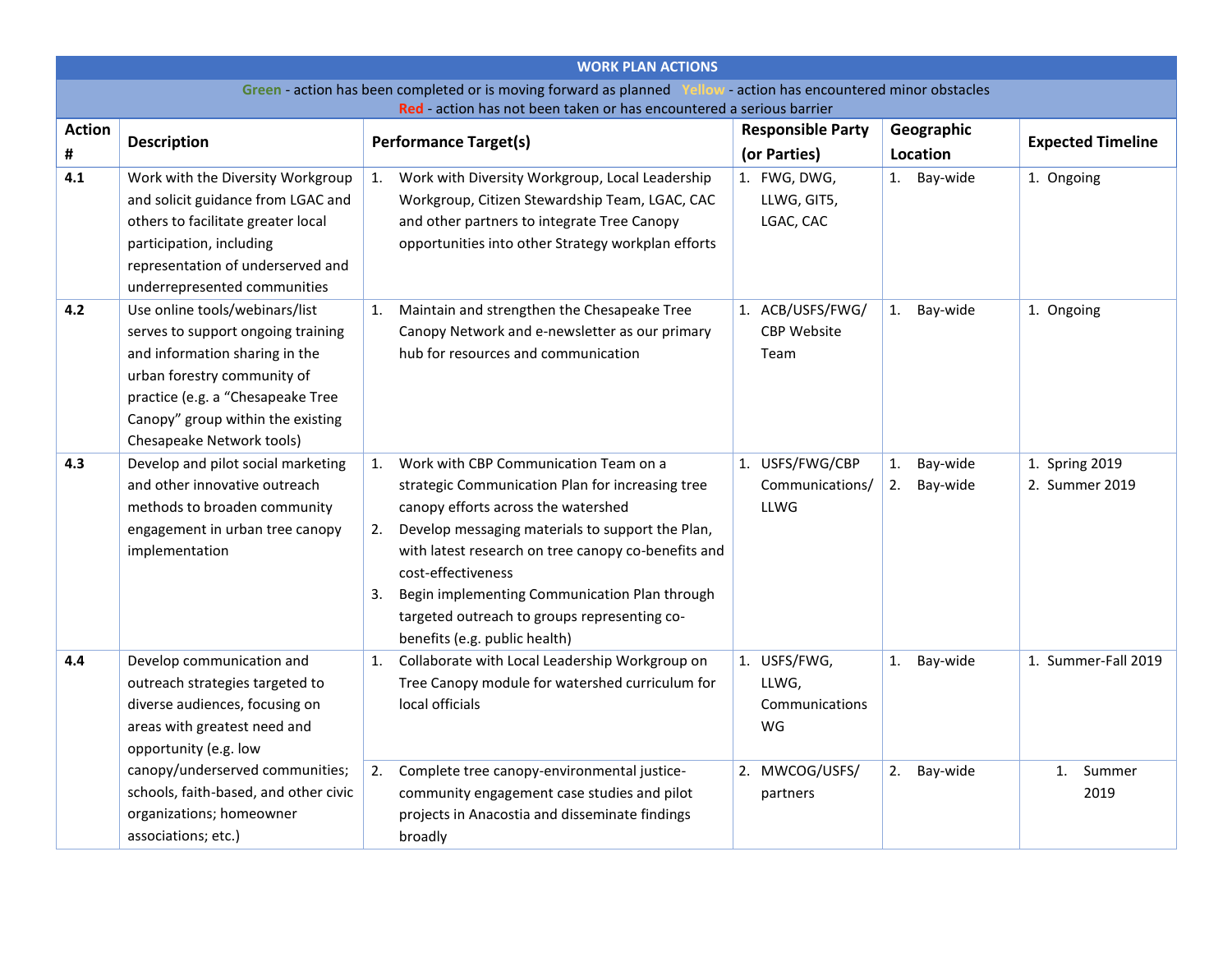<span id="page-6-1"></span><span id="page-6-0"></span>

| <b>WORK PLAN ACTIONS</b> |                                                                                                                                                                                                                                  |                                                                                                                                         |                                             |                                   |                             |  |  |
|--------------------------|----------------------------------------------------------------------------------------------------------------------------------------------------------------------------------------------------------------------------------|-----------------------------------------------------------------------------------------------------------------------------------------|---------------------------------------------|-----------------------------------|-----------------------------|--|--|
|                          | Green - action has been completed or is moving forward as planned Yellow - action has encountered minor obstacles<br>Red - action has not been taken or has encountered a serious barrier                                        |                                                                                                                                         |                                             |                                   |                             |  |  |
| <b>Action</b><br>#       | <b>Description</b>                                                                                                                                                                                                               | <b>Performance Target(s)</b>                                                                                                            | <b>Responsible Party</b><br>(or Parties)    | Geographic<br>Location            | <b>Expected Timeline</b>    |  |  |
|                          |                                                                                                                                                                                                                                  | Coordinate with GIT-5 project about BMPs on<br>3.<br>school properties regarding tree canopy<br>opportunities                           | 3. Cacapon<br>Institute/GIT5/<br>contractor | Bay-wide<br>3.                    | 2. Spring 2019-Fall<br>2020 |  |  |
| 4.6                      | Continue to increase and promote<br>the number of Arbor Day events<br>and UTC education programs on<br>DoD installations for military<br>community awareness                                                                     | Host Arbor Day/Tree Planting events at select DoD<br>installations,                                                                     | 1. DOD                                      | <b>DOD</b><br>1.<br>installations | 1. Ongoing                  |  |  |
| 4.7                      | Develop educational resources that<br>expand the awareness,<br>appreciation, planting and<br>stewardship of fruit and nut trees<br>within educational institutions,<br>under-served communities, parks<br>and other public lands | Compile and feature resources and community<br>1.<br>stories (food forest, urban orchards) on<br>Chesapeake Tree Canopy Network website | 1. USFS/FWG, CBP<br>Communications<br>WG    | Bay-wide<br>1.                    | 1. Fall 2020                |  |  |